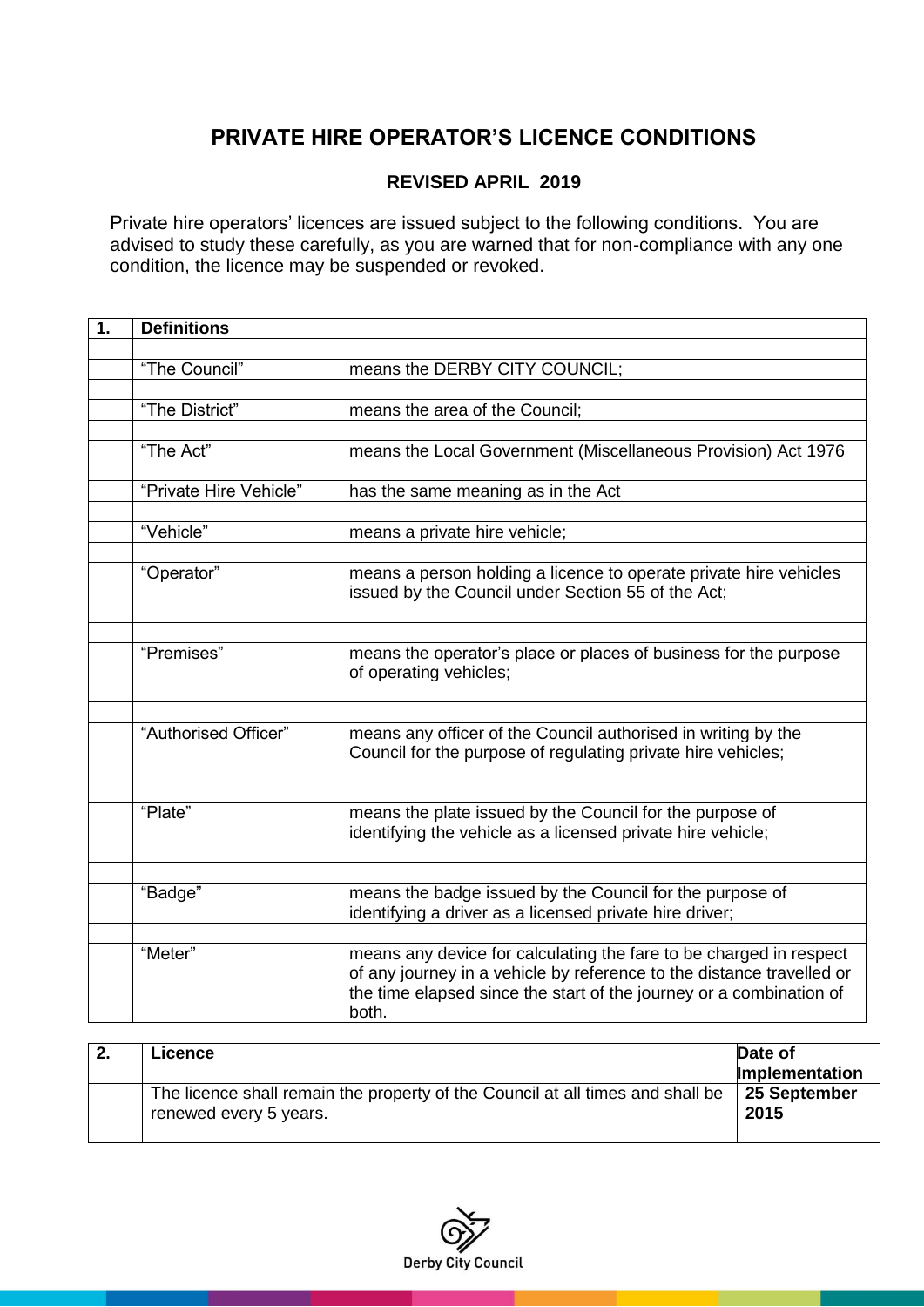| 3.  | <b>Details of Vehicle/s</b>                                                                           |  |
|-----|-------------------------------------------------------------------------------------------------------|--|
|     | The operator shall keep at their premises the following details of all vehicles<br>that they operate: |  |
| (a) | the name and address of the proprietor;                                                               |  |
| (b) | the vehicle licence holder;                                                                           |  |
| (c) | the vehicle licence expiry date;                                                                      |  |
| (d) | the registration number                                                                               |  |
| (e) | make, type and colour                                                                                 |  |
| (f) | plate number;                                                                                         |  |
| (g) | copy of the current Insurance Certificate;                                                            |  |
|     | and these details shall be produced on request to an authorised officer or<br>police constable        |  |

| -4. | <b>Licensed Vehicle</b>                                                                 |  |
|-----|-----------------------------------------------------------------------------------------|--|
|     | The operator shall only use vehicles which are licensed under the Act by the<br>Council |  |

| -5. | <b>Compliance with Vehicle Licence Conditions</b>                                                                                                |  |
|-----|--------------------------------------------------------------------------------------------------------------------------------------------------|--|
|     | The operator shall take all reasonable steps to ensure that the vehicles<br>operated by them conform to private hire vehicle licence conditions. |  |

| -6. | <b>Taxi Meters</b>                                                                                                                                                                                         |  |
|-----|------------------------------------------------------------------------------------------------------------------------------------------------------------------------------------------------------------|--|
|     | The operator shall ensure that if they wish to use taxi meters in vehicles<br>under their control then all the vehicles must be fitted with taxi meters, which<br>are of the type approved by the Council. |  |

| <b>Licensed Drivers</b>                                                               |  |
|---------------------------------------------------------------------------------------|--|
| The operator shall only use drivers who are licensed under the Act by the<br>Council. |  |

| 8.  | <b>Details of Drivers</b>                                                                                    |  |
|-----|--------------------------------------------------------------------------------------------------------------|--|
|     | The operator shall keep at their premises the following details of all drivers<br>employed or used by them:- |  |
| (a) | name and address;                                                                                            |  |
| (b) | badge number;                                                                                                |  |
| (c) | expiry date of the private hire vehicle driver's licence;                                                    |  |

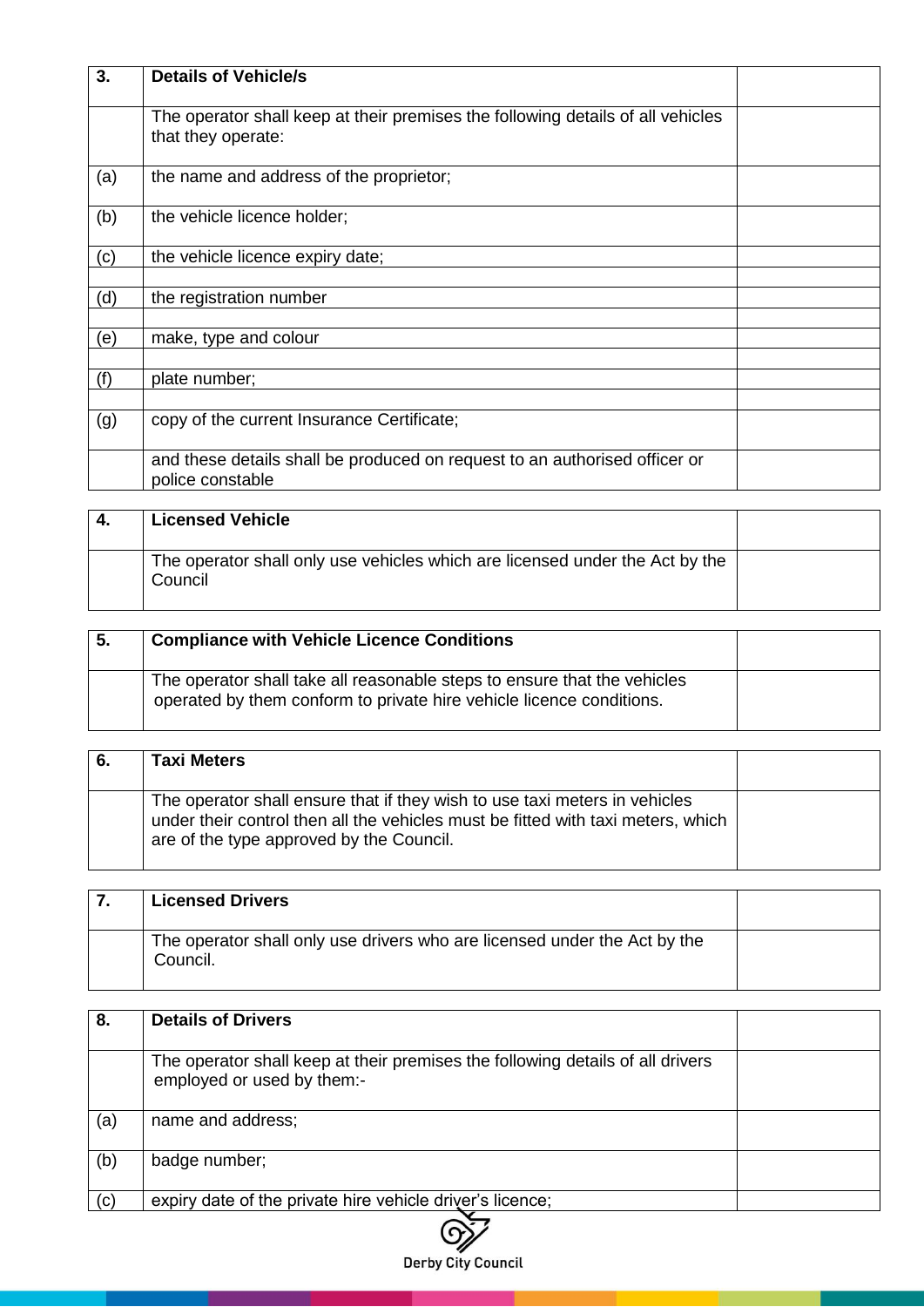| and these details shall be produced on request to an authorised officer or<br>police constable. |  |
|-------------------------------------------------------------------------------------------------|--|

| 9. | <b>Control of Drivers</b>                                                                                                                                                                                                                                                                                   |  |
|----|-------------------------------------------------------------------------------------------------------------------------------------------------------------------------------------------------------------------------------------------------------------------------------------------------------------|--|
|    | The operator shall take all reasonable steps to ensure that drivers of<br>vehicles employed, used or controlled by them observe and perform the<br>conditions attached to their private hire vehicle driver's licence and all other<br>relevant statutory requirements, including Road Traffic Legislation. |  |

| 10. | <b>Plying for Hire</b>                                                                                                     |  |
|-----|----------------------------------------------------------------------------------------------------------------------------|--|
|     | The operator shall, so far as is possible, ensure that drivers in their<br>employment, use or control do not ply for hire. |  |

| 11. | <b>Record of Bookings</b>                                                                                                                                                                       |                    |
|-----|-------------------------------------------------------------------------------------------------------------------------------------------------------------------------------------------------|--------------------|
| (a) | The operator shall, before the commencement of each journey, record in a<br>manner prescribed by the Council, the following details of each booking:-                                           |                    |
|     | the time and date of booking;<br>(i)                                                                                                                                                            |                    |
|     |                                                                                                                                                                                                 |                    |
|     | (ii) the method by which is was received (e.g. telephone, personal call etc):                                                                                                                   |                    |
|     | (iii) by computer, or in a suitable book, with numbered pages set out:                                                                                                                          |                    |
|     | (iv) the picking up and setting down points, by reference to street names;                                                                                                                      |                    |
|     | (v) the date and time when the journey is to commence;                                                                                                                                          |                    |
|     | (vi) the name, address and telephone number of the hirer;                                                                                                                                       | 1 April 2019       |
|     | (vii) the plate number of the vehicle allocated to the booking;                                                                                                                                 |                    |
|     | (viii) the name and badge number of the driver allocated to the booking;                                                                                                                        |                    |
|     | (ix) the call sign of the vehicle allocated to the booking;                                                                                                                                     |                    |
|     | (x) the registration number of the vehicle allocated to the booking;                                                                                                                            |                    |
|     | (xi) confirmation that the hirer has been informed of the supply of a vehicle<br>with darkened glass and whether this has been accepted, and                                                    |                    |
|     | (xii) deleted                                                                                                                                                                                   | 19 January<br>2017 |
| (b) | These records shall be kept at the premises for at least 12 months from the<br>date of the last entry or such longer period as may, by written notice, be<br>required by an authorised officer. |                    |
| (c) | These records shall be produced on request to an authorised officer or<br>police constable at all reasonable times.                                                                             |                    |

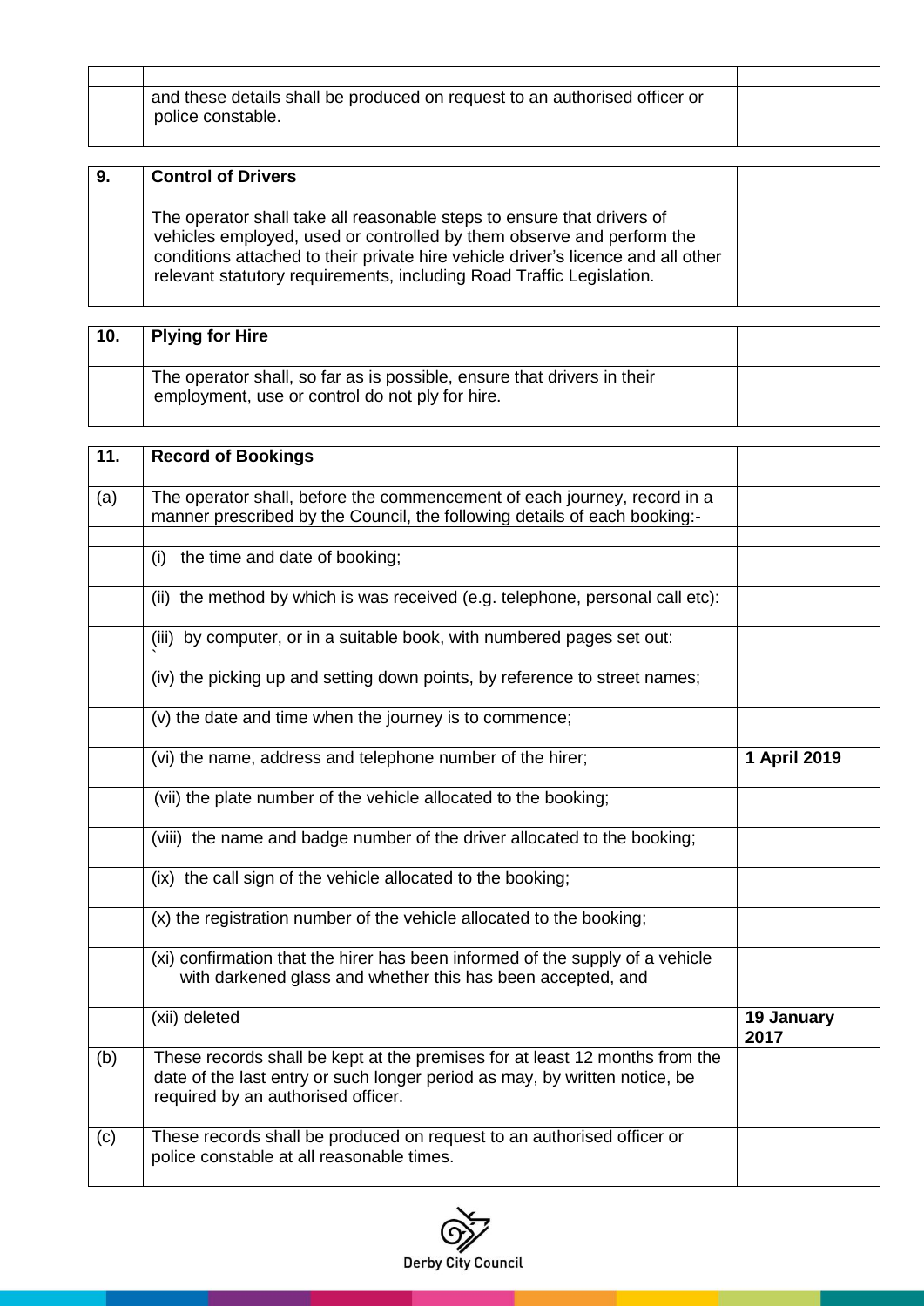| 12. | <b>Prompt Attendance</b>                                                                                                                                                                                                                         |  |
|-----|--------------------------------------------------------------------------------------------------------------------------------------------------------------------------------------------------------------------------------------------------|--|
|     | The operator shall ensure that when a vehicle has been hired to be in<br>attendance at an appointed time and place, the vehicle shall, unless delayed<br>or prevented by sufficient cause, punctually attend at the appointed time and<br>place. |  |

| 13. | <b>Picking Up and Setting Down of Passengers</b>                                                                                         |  |
|-----|------------------------------------------------------------------------------------------------------------------------------------------|--|
|     | The operator shall, so far as is possible, ensure that drivers in their<br>employment or control do not pick up or set down passengers:- |  |
| (a) | at a hackney carriage stand;                                                                                                             |  |
| (b) | at any place that may cause a risk of accident or obstruction                                                                            |  |

| 14. | <b>Fares</b>                                                                                                                                                                                                                                                                                                                               |  |
|-----|--------------------------------------------------------------------------------------------------------------------------------------------------------------------------------------------------------------------------------------------------------------------------------------------------------------------------------------------|--|
|     | Where a request for a hiring is received and the vehicle to be used for that<br>hiring is not fitted with a meter, the operator must so inform the person<br>making the booking and shall not accept the booking without first telling that<br>person the basis of the hire charge (and if requested, put that information in<br>writing). |  |

| 15. | <b>Lost Property</b>                                                                                                                                                                                                                                                                                                                                                       |  |
|-----|----------------------------------------------------------------------------------------------------------------------------------------------------------------------------------------------------------------------------------------------------------------------------------------------------------------------------------------------------------------------------|--|
| (a) | the operator shall deliver any property left in the vehicle and handed to<br>them by the driver, to the local police station as soon as possible, and in any<br>event, within 24 hours if not sooner claimed by or on behalf of the owner<br>and shall, so far as is reasonably possible, supply the police with all the<br>relevant particulars concerning such property; |  |
| (b) | the operator shall keep a record of all lost property retained by them and                                                                                                                                                                                                                                                                                                 |  |

| 16. | Radio                                                                                                                  |  |
|-----|------------------------------------------------------------------------------------------------------------------------|--|
|     | The operator shall ensure that any radio equipment at their premises used<br>in connection with their business shall:- |  |
| (a) | be kept in safe condition and proper working order,                                                                    |  |
| (b) | comply with the requirements issued by Ofcom or other Government<br>Department, and                                    |  |
| (c) | not interfere with any radio, television or telecommunication equipment                                                |  |

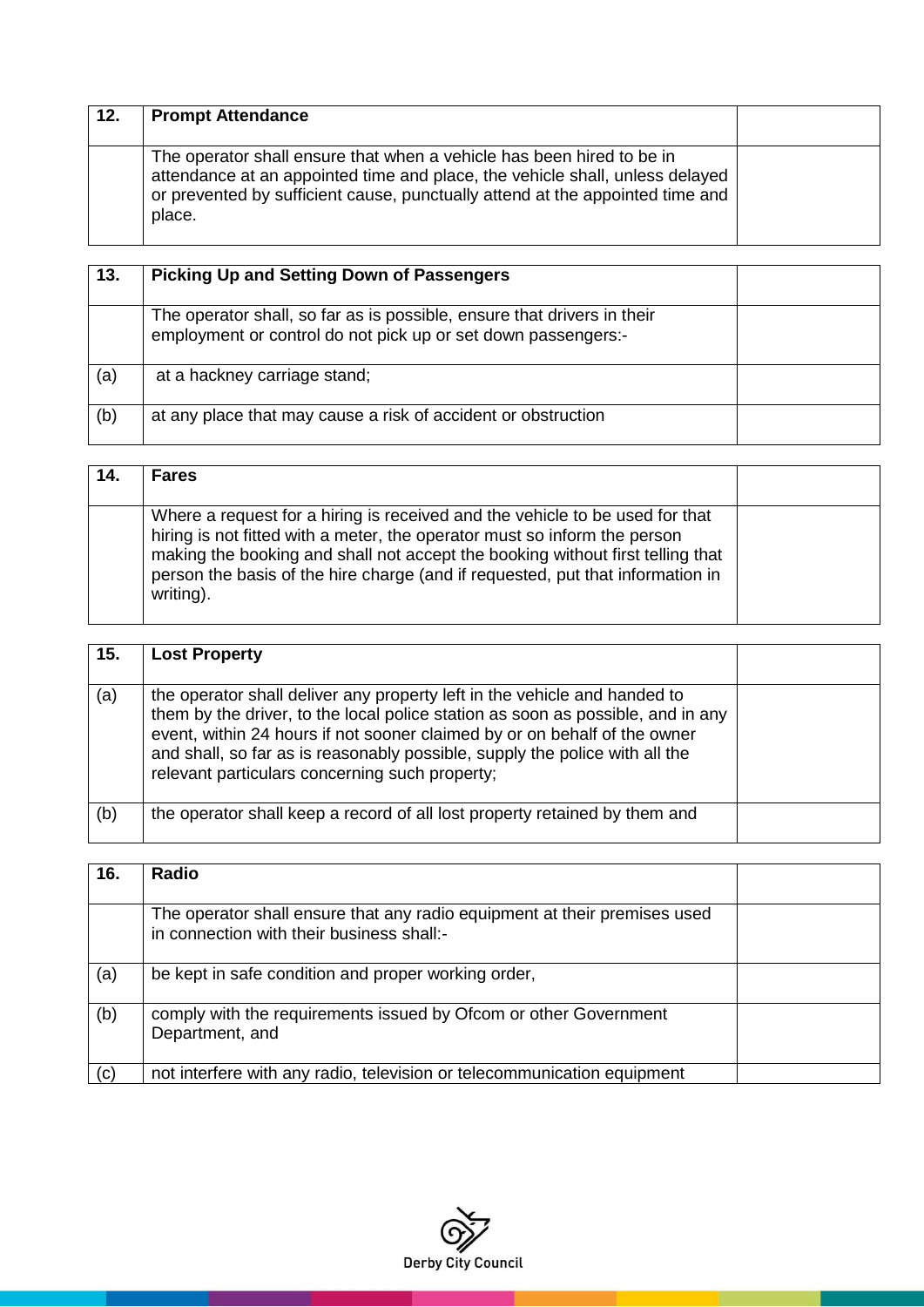| 17. | <b>Premises</b>                                                |  |
|-----|----------------------------------------------------------------|--|
|     | The operator's premises must be within the Council's district. |  |

| 18. | <b>Waiting and Reception Room</b>                                                                                                                                                                                                          |  |
|-----|--------------------------------------------------------------------------------------------------------------------------------------------------------------------------------------------------------------------------------------------|--|
|     | The operator shall ensure that any rooms provided on the premises for the<br>purpose of booking or waiting shall be kept clean, adequately lit, heated and<br>ventilated at all times and be provided with adequate seating for customers. |  |

| 19. | <b>Drunk and Disorderly Persons</b>                                                                                        |  |
|-----|----------------------------------------------------------------------------------------------------------------------------|--|
|     | The operator shall not allow any person who is drunk, or is behaving in a<br>disorderly manner, to remain on the premises. |  |

| 20. | <b>Planning Permission</b>                                                                                                                                                  |  |
|-----|-----------------------------------------------------------------------------------------------------------------------------------------------------------------------------|--|
|     | The operator shall not commence using any premises for their business<br>without having first obtained written permission to do so from the relevant<br>planning authority. |  |

| 21. | <b>Nuisance to Nearby Residents</b>                                                                                       |  |
|-----|---------------------------------------------------------------------------------------------------------------------------|--|
|     | The operator shall at all times carry out their business so as not to cause<br>nuisance or annoyance to nearby residents. |  |

| 22. | <b>Compliance With Other Legislation</b>                                                                                                                                                                               |  |
|-----|------------------------------------------------------------------------------------------------------------------------------------------------------------------------------------------------------------------------|--|
|     | The operator shall ensure that at all times their premises comply with all<br>provisions of the Town and Country Planning Act 1971, the Health and<br>Safety at Work etc. Act 1974 and all other relevant legislation. |  |

| 23. | <b>Change of Address</b>                                                               |  |
|-----|----------------------------------------------------------------------------------------|--|
|     | The operator shall notify the Council in writing within 7 days of any change<br>$in:-$ |  |
| (a) | their home address;                                                                    |  |
| (b) | their premises address;                                                                |  |
| (c) | the name of their firm;                                                                |  |
| (d) | the licensed vehicles used or controlled by them;                                      |  |
| (e) | the names and addresses of the drivers in their employment or under<br>their control.  |  |

 $\bigodot$ Derby City Council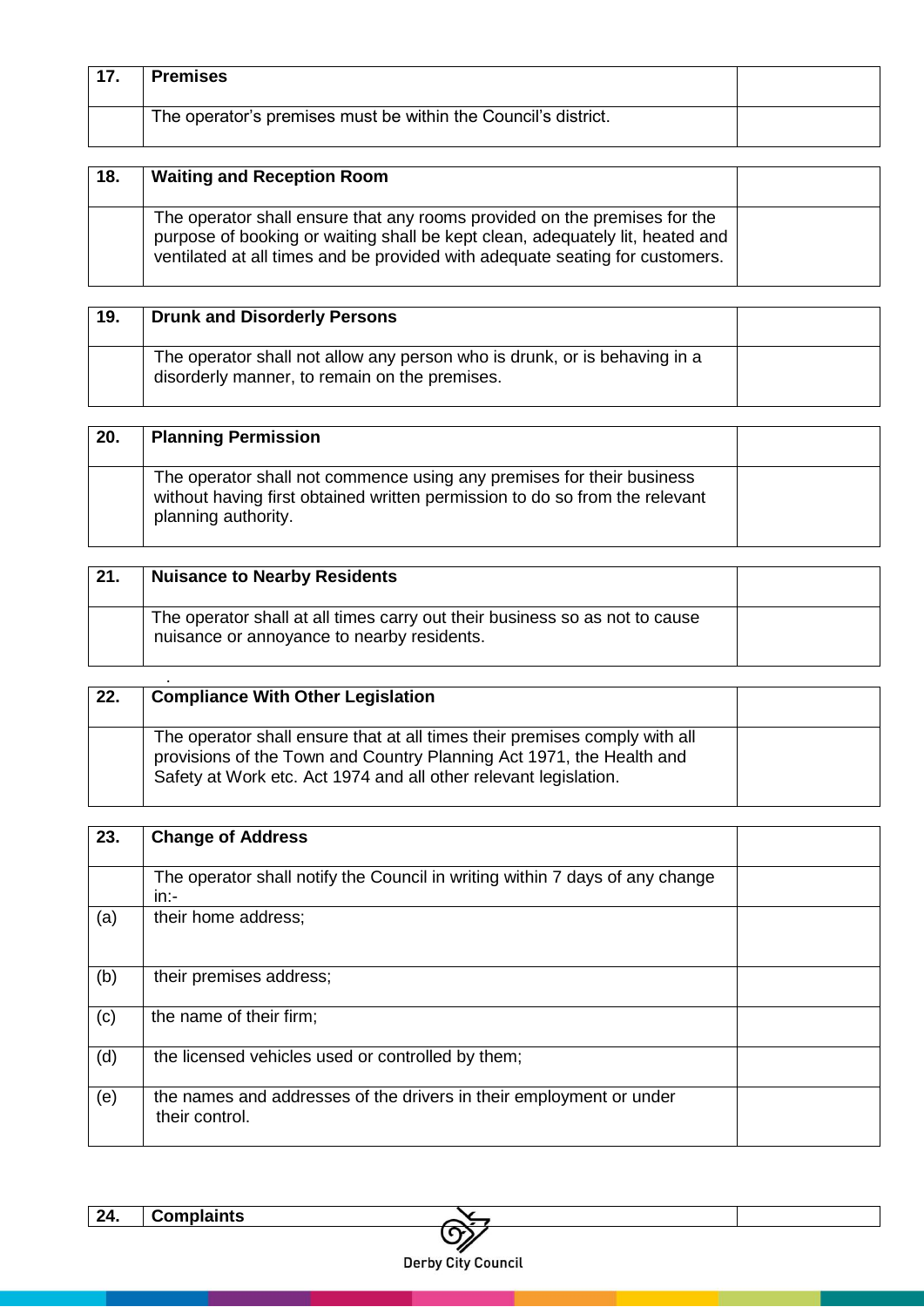| The operator shall immediately upon receipt notify the Council in writing of<br>any complaints concerning a contract for hire or purported contract for hire<br>relating to or arising from their business and of any action, if any, which the<br>operator has taken or proposes to take in respect of such complaint. |  |
|-------------------------------------------------------------------------------------------------------------------------------------------------------------------------------------------------------------------------------------------------------------------------------------------------------------------------|--|

| 25. | Criminal convictions, cautions, reprimands, warnings, fixed penalty notices,<br>restorative justice, arrests, charges or summonses                                                                                                                                                                                                                                                                                                                                  |                      |
|-----|---------------------------------------------------------------------------------------------------------------------------------------------------------------------------------------------------------------------------------------------------------------------------------------------------------------------------------------------------------------------------------------------------------------------------------------------------------------------|----------------------|
|     | The Operator shall, within 14 days of the date of receiving or having<br>imposed on them any Criminal convictions, cautions, reprimands,<br>warnings, fixed penalty notices, or if they have been made subject to<br>a restorative justice disposal, disclose to the council in writing, details<br>of the Criminal convictions, cautions, reprimands, warnings, fixed<br>penalty notices, and/or restorative justice disposal during the period of<br>the licence. | <b>18 March 2015</b> |
|     | The operator shall, within 14 days of the date of being arrested,<br>charged or summonsed for any alleged criminal offence disclose to<br>the council in writing, particulars of each alleged offence and which<br>court the proceedings are pending.                                                                                                                                                                                                               | 1 July 2017          |

| 26. | <b>Loss of Licence</b>                                                                                                                                        |  |
|-----|---------------------------------------------------------------------------------------------------------------------------------------------------------------|--|
|     | The operator shall report the loss of their licence to the Council in writing as<br>soon as the loss is known. A duplicate may be issued on payment of a fee. |  |

| -27. | <b>Return of Licence</b>                                                                                                                               |  |
|------|--------------------------------------------------------------------------------------------------------------------------------------------------------|--|
|      | The operator shall immediately return the operator's licence to the Council<br>in the event of the surrender, suspension or revocation of the licence. |  |

| 28. | <b>Licence Renewal</b>                                                                                                                                                                                                             |  |
|-----|------------------------------------------------------------------------------------------------------------------------------------------------------------------------------------------------------------------------------------|--|
| (a) | The operator may normally apply to the Council in writing on the appropriate<br>application form no more than 3 months before the expiry of the current<br>licence if they require the licence to be renewed for a further period. |  |
| (a) | A licence cannot be renewed if it has expired; a new application will be<br>required.                                                                                                                                              |  |

| 29. | <b>Payment by Credit/Debit Card</b>                                                                                                                                                         |  |
|-----|---------------------------------------------------------------------------------------------------------------------------------------------------------------------------------------------|--|
|     | A licence in respect of which the fee has been paid either in part or in full by<br>credit/debit card shall be of no effect in the event of that payment being<br>subsequently dishonoured. |  |

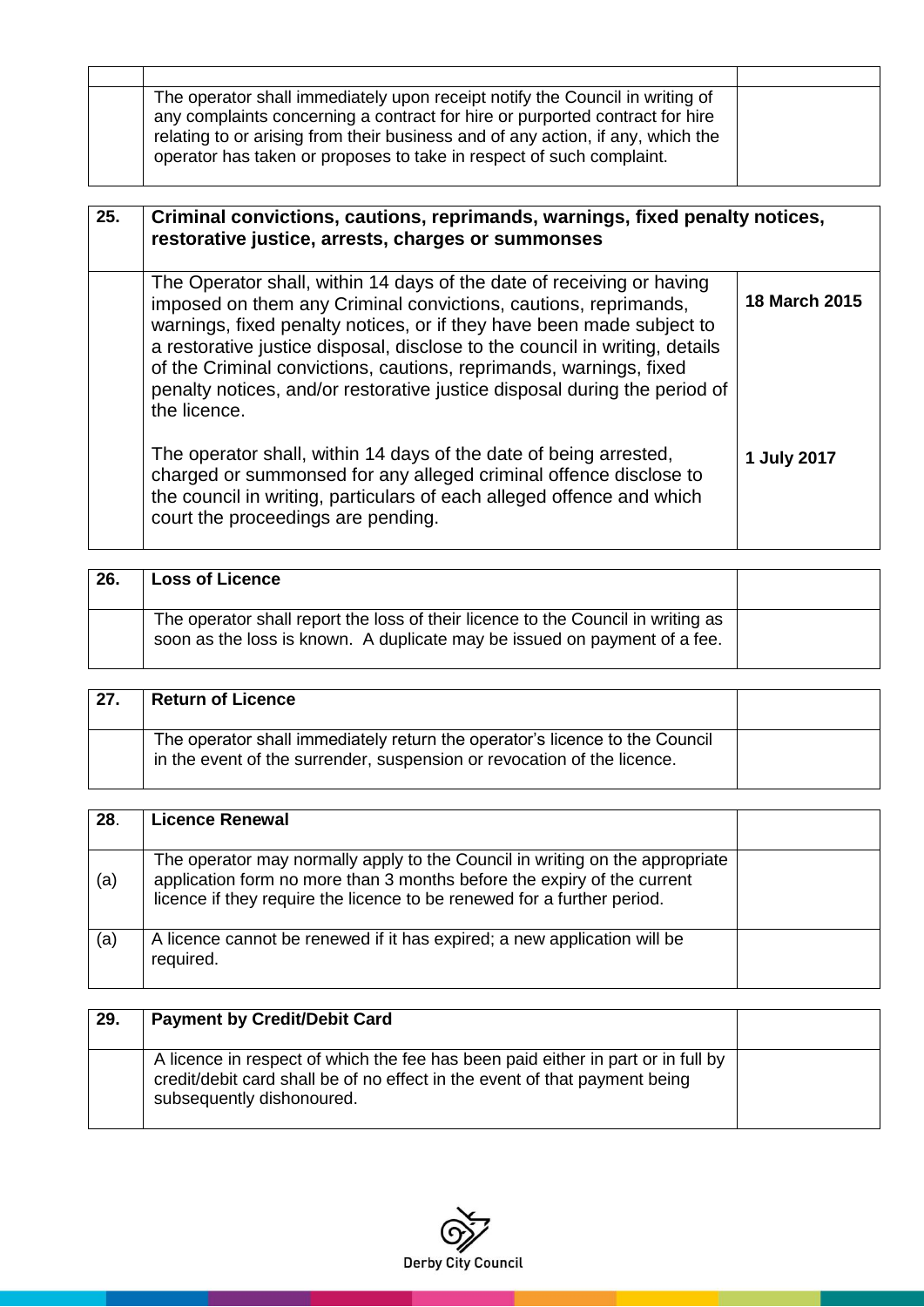| 30. | <b>Vehicles Kept at Domestic Premises</b>                                                                                                                                                                                                                                                                                                                                |  |
|-----|--------------------------------------------------------------------------------------------------------------------------------------------------------------------------------------------------------------------------------------------------------------------------------------------------------------------------------------------------------------------------|--|
|     | Unless in receipt of written consent from the planning authority, where an<br>operator has their operation base located at domestic premises, they shall<br>ensure that the number of licensed private hire vehicles parked at or kept in<br>the vicinity of those premises (including parking on the highway) at any one<br>time, does not exceed one vehicle in total. |  |
| 31. | <b>Satellite Offices</b>                                                                                                                                                                                                                                                                                                                                                 |  |
| (a) | The operator may only operate from those premises or such part of which<br>$\mathbf{r}$ , and the contract of the contract of the contract of the contract of the contract of the contract of the contract of the contract of the contract of the contract of the contract of the contract of the contract o                                                             |  |

|     | have been approved as operating bases by the Council.                                                                                                                                                                                            |  |
|-----|--------------------------------------------------------------------------------------------------------------------------------------------------------------------------------------------------------------------------------------------------|--|
| (b) | All premises from which the operator intends to carry out their business<br>must be declared upon application for a licence. This includes any satellite<br>offices situated at premises which may or may not be controlled by the<br>applicant. |  |
| (c) | Any operator wishing to set up a satellite office during the currency of their<br>existing licence must notify the Council in writing of the full details of the<br>premises proposed to be used.                                                |  |
| (d) | Any satellite office must be equipped at all times with appropriate means for<br>recording bookings.                                                                                                                                             |  |
| (e) | During all times when a satellite office is open for business there must be<br>some appropriate and permanent communication system at the office to<br>communicate directly with the main operating base (office).                               |  |
| (f) | The satellite office must, when open for business, be staffed by a<br>responsible person and records as prescribed in Condition 11 must be kept.                                                                                                 |  |
| (g) | Any authorised officer of the Council shall be afforded access to the<br>operator's premises and any satellite office at all times whilst the premises<br>are open for business.                                                                 |  |
| (h) | Any person granted approval to operate a satellite office from any premises<br>or part thereof shall notify the Council in writing of any change in the nature<br>of their operation at the satellite office.                                    |  |

| 32. | <b>Company Signs</b>                                                                                                                                                                                                                                                                                                                                                                                                                |  |
|-----|-------------------------------------------------------------------------------------------------------------------------------------------------------------------------------------------------------------------------------------------------------------------------------------------------------------------------------------------------------------------------------------------------------------------------------------|--|
|     | The operator shall ensure that only vehicles which are currently licensed as   Oct 23 2014<br>private hire vehicles with the Council shall display door signage approved by<br>the Council as specified in the private hire vehicle licence conditions. For the<br>avoidance of doubt, this condition shall not prevent the operator from using<br>other signage on other vehicles used by him for hire or for any other<br>purpose |  |

| 33. | <b>Insurance</b>                                                                                                                                                                                                                                                                        |  |
|-----|-----------------------------------------------------------------------------------------------------------------------------------------------------------------------------------------------------------------------------------------------------------------------------------------|--|
|     | Where an operator has in force a block insurance policy with vehicle owners<br>and drivers renewing their insurance cover on a weekly basis, the operator<br>shall supply to the Council on a weekly basis the details of all vehicles and<br>drivers covered by that insurance policy. |  |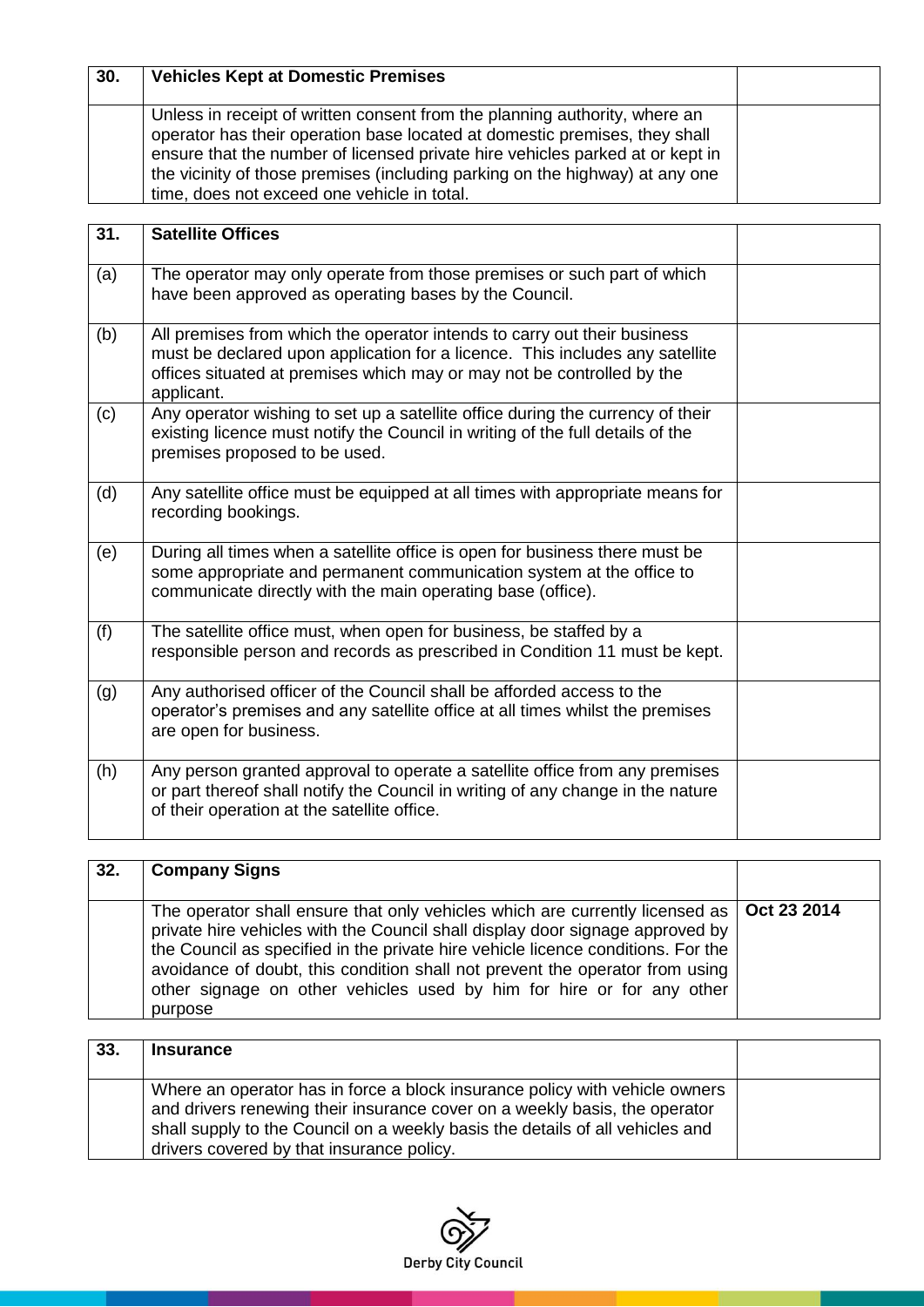| The operator shall keep at the premises the details identified in Condition 3   Oct 23 2014<br>above for all other vehicles used by him for hire, but which are not private<br>hire vehicles licensed by the Council. Such records must be individually and<br>separately identifiable. These details shall be produced on request to an<br>authorised officer or police constable, provided such request is made for<br>proper purposes including the investigation of any complaint, the detection<br>and prosecution of crime and the efficient operation of the Council's scheme<br>of licensing. | 34. | Details of non-private hire vehicles used by the operator for hire |  |
|-------------------------------------------------------------------------------------------------------------------------------------------------------------------------------------------------------------------------------------------------------------------------------------------------------------------------------------------------------------------------------------------------------------------------------------------------------------------------------------------------------------------------------------------------------------------------------------------------------|-----|--------------------------------------------------------------------|--|
|                                                                                                                                                                                                                                                                                                                                                                                                                                                                                                                                                                                                       |     |                                                                    |  |

| 35.   | Taxi meters in vehicles and in those not licensed by the Council or to<br>the operator or firm                                                                                                                                                                                                |             |
|-------|-----------------------------------------------------------------------------------------------------------------------------------------------------------------------------------------------------------------------------------------------------------------------------------------------|-------------|
| (i)   | No vehicle operated or allocated work by the operator shall have installed<br>within it any more than one taxi meter:                                                                                                                                                                         |             |
| (ii)  | The operator shall not allow any vehicle that it allocates private hire work to,<br>and which is not currently licensed by the Council, to operate a taxi meter<br>that has not been approved by the Council, or calibrated in accordance with<br>the fare table for the time being in force. |             |
| (iii) | The Council recognises and accepts that the Appellants use data heads for<br>the purposes of fare calculation and that such system, provided it is used<br>lawfully, without breach of this condition.                                                                                        | Oct 23 2014 |

| 36. | Details of drivers and vehicles not licensed by the Council                                                                                                                                                                                                                                                                                                                                                                                                                                                                                                                                                                                                                                           |  |
|-----|-------------------------------------------------------------------------------------------------------------------------------------------------------------------------------------------------------------------------------------------------------------------------------------------------------------------------------------------------------------------------------------------------------------------------------------------------------------------------------------------------------------------------------------------------------------------------------------------------------------------------------------------------------------------------------------------------------|--|
|     | For the avoidance of doubt, Condition 8 of these conditions also applies   Oct 23 2014<br>where the operator allocates a private hire booking to a vehicle that is not a<br>private hire vehicle licensed by the Council. Where such vehicle is a<br>hackney carriage, condition 8(c) shall be construed accordingly. Such<br>records must be individually and separately identifiable. These details shall<br>be produced on request to an authorised officer or police constable,<br>provided such request is made for proper purposes including the<br>investigation of any complaint, the detection and prosecution of crime and<br>the efficient operation of the Council's scheme of licensing. |  |

| 37. | Record of bookings allocated to vehicles not licensed by the Council<br>or to the operator or firm                                                                                                                                                                                                                                                                                                                                                                                                                                                                                                                         |             |
|-----|----------------------------------------------------------------------------------------------------------------------------------------------------------------------------------------------------------------------------------------------------------------------------------------------------------------------------------------------------------------------------------------------------------------------------------------------------------------------------------------------------------------------------------------------------------------------------------------------------------------------------|-------------|
|     | For the avoidance of doubt, Condition 11 of these conditions also applies<br>where the operator allocates a booking to a Hackney Carriage. Where a<br>hackney Carriage licensed otherwise than by Derby City Council may be<br>allocated by the operator, the operator shall inform the customer of that fact,<br>whether by a pre-recorded announcement during a telephone call, by wriiten<br>terms visible when booking on an Internet site or signing up to an App, or by<br>any other method likely to bring the information to the attention of the<br>customer at the time of booking or prior to making a booking. | Oct 23 2014 |

| 38. | Change of address details for vehicles which are not private hire<br>vehicles licensed by the Council                                                                                                                                              |  |
|-----|----------------------------------------------------------------------------------------------------------------------------------------------------------------------------------------------------------------------------------------------------|--|
|     | For the avoidance of doubt, Conditions 23(d) and 23(e) of these conditions $\vert$ Oct 23 2014<br>also apply where the operator uses vehicles that are not private hire<br>vehicles licensed by the Council. Such records must be individually and |  |